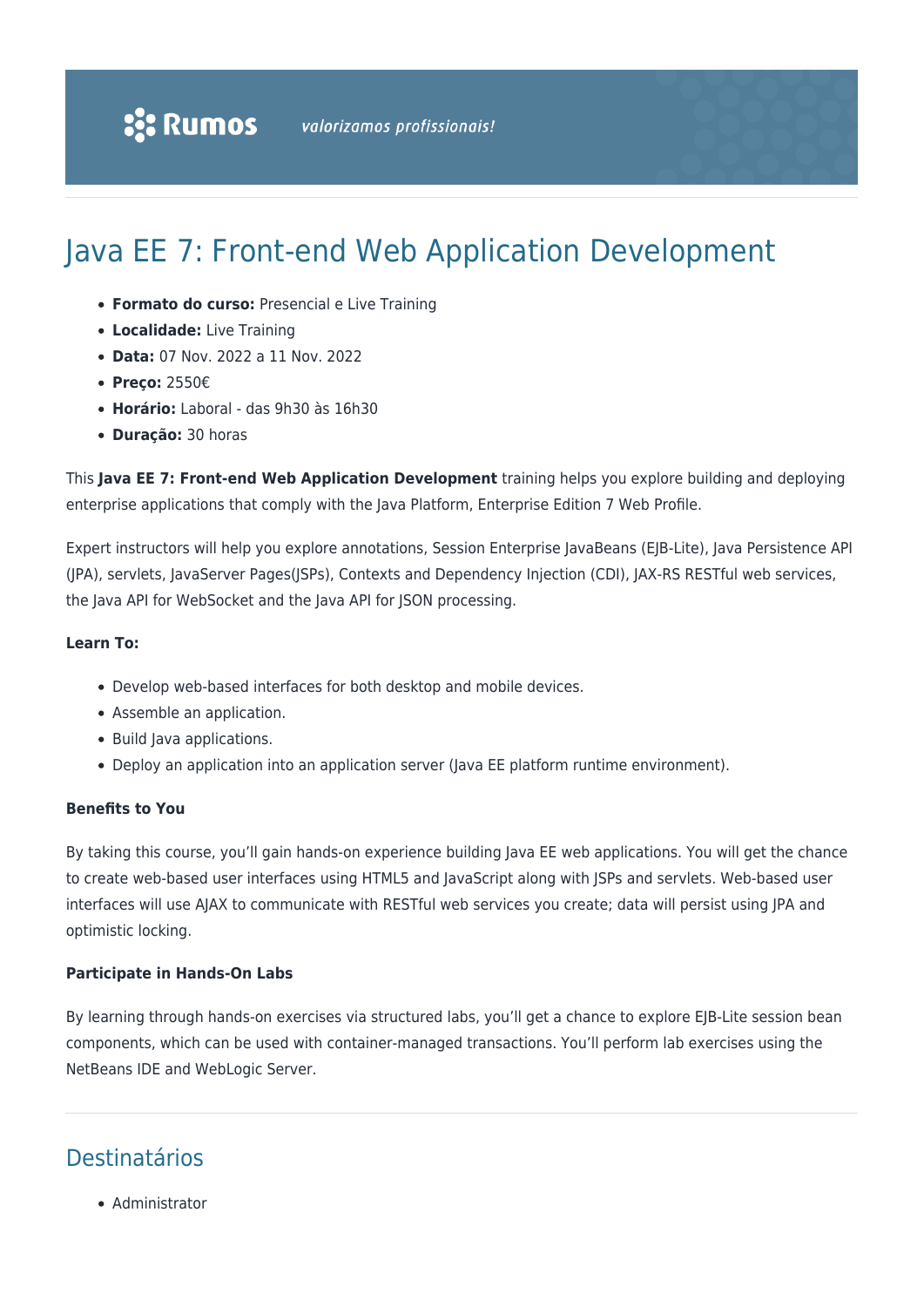• Developer

## Pré-requisitos

#### **Suggested Prerequisite**

- JavaScript and HTML5: Develop Web Applications
- Experience with an Integrated Development Environment

#### **Required Prerequisite**

- Java SE Programming
- Experience with Java SE, or Java Programmer Certification
- Understand object-oriented principles
- Basic understanding of database concepts and SQL syntax
- Able to author HTML, CSS, and JavaScript enabled web pages

### Objectivos

- Create and use Java annotations
- Select the correct Java EE Profile for a given application
- Develop and run an EJB technology application
- Create Java EE technology applications with the Java EE 7 Platform
- Identify the services provided by an Application Server
- Package, deploy and debug enterprise applications
- Create web-based user interfaces using Servlet, JSP, JAX-RS, and JavaScript technologies
- Access relational databases using the Java Persistence API
- Create scalable, transacted business logic with EJB-Lite
- Develop basic Java Persistence API entity classes to enable database access
- Develop a web-based user interface using Servlets, JSPs, and JAX-RS
- Design applications to use dependency injection
- Use IDEs and Application Servers for Java EE development

### Programa

- Java Platform, Enterprise Edition
- Enterprise Development Tools and Applications
- JavaBeans, Annotations, and Logging
- Java EE Web Architecture
- Developing Servlets
- Developing with JavaServer Pages
- JAX-RS Web Services